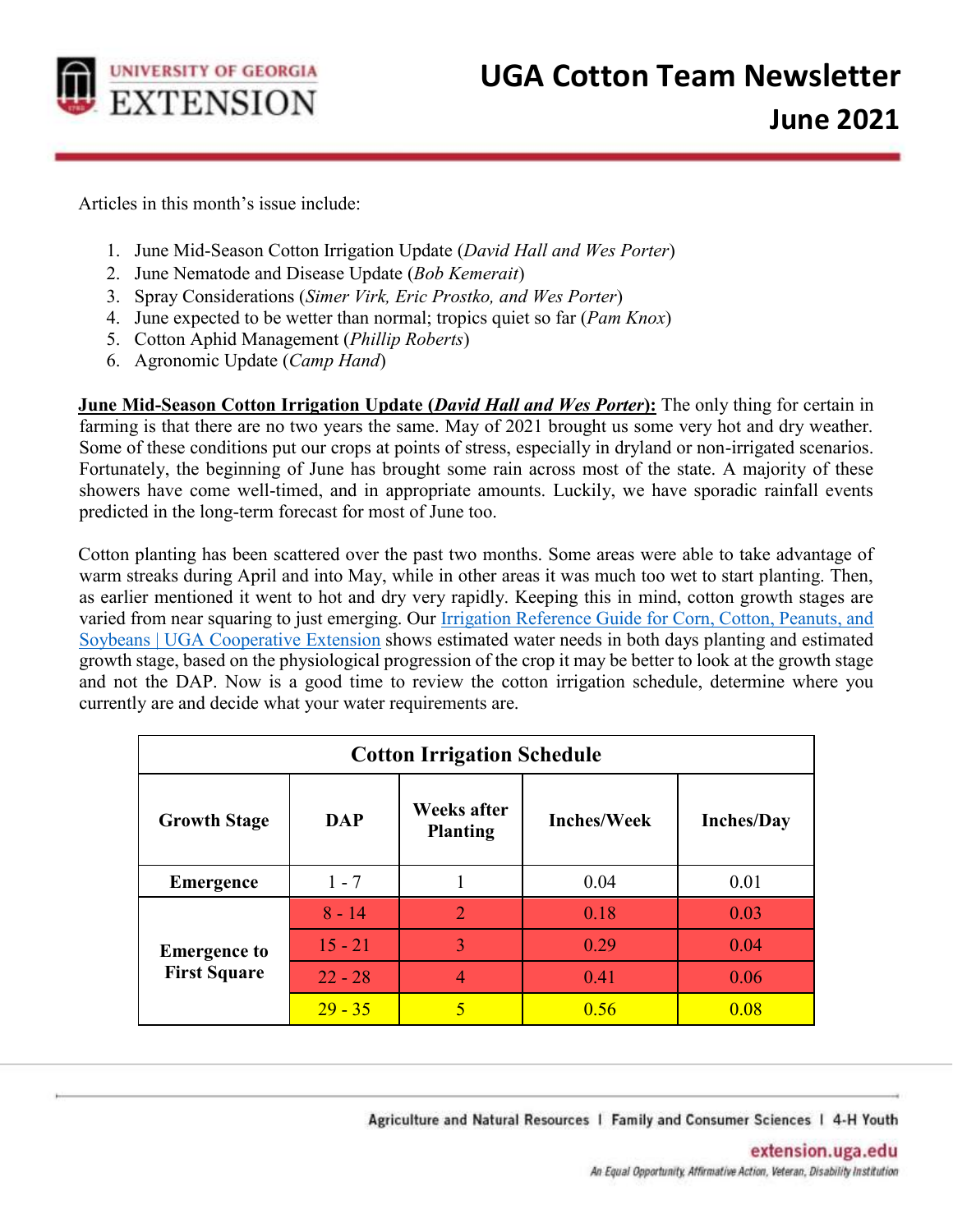| <b>First Square to</b><br><b>First Flower</b>             | $36 - 42$   | $\overline{6}$ | 0.71 | 0.10 |
|-----------------------------------------------------------|-------------|----------------|------|------|
|                                                           | $43 - 49$   | $\overline{7}$ | 0.85 | 0.12 |
|                                                           | $50 - 56$   | 8              | 1.08 | 0.15 |
| <b>First Flower to</b><br><b>First Open Boll</b>          | $57 - 63$   | 9              | 1.28 | 0.18 |
|                                                           | $64 - 70$   | 10             | 1.47 | 0.21 |
|                                                           | $71 - 77$   | 11             | 1.52 | 0.22 |
|                                                           | 78 - 84     | 12             | 1.48 | 0.21 |
|                                                           | $85 - 91$   | 13             | 1.42 | 0.20 |
|                                                           | $92 - 98$   | 14             | 1.30 | 0.19 |
|                                                           | $99 - 105$  | 15             | 1.16 | 0.17 |
|                                                           | $106 - 112$ | 16             | 0.88 | 0.13 |
|                                                           | 113 - 119   | 17             | 0.69 | 0.10 |
| <b>First open boll</b><br>to $>60\%$ Open<br><b>Bolls</b> | $120 - 126$ | 18             | 0.51 | 0.07 |
|                                                           | $127 - 133$ | 19             | 0.35 | 0.05 |
|                                                           | 134 - 140   | 20             | 0.22 | 0.03 |
|                                                           | $141 - 147$ | 21             | 0.12 | 0.02 |
|                                                           | $148 - 154$ | 22             | 0.05 | 0.01 |
|                                                           | $155 - 161$ | 23             | 0.02 | 0.00 |
| <b>Harvest</b>                                            | $162 - 168$ | 24             | 0.00 | 0.00 |
|                                                           | $169 - 175$ | 25             | 0.00 | 0.00 |

Based on planting observations and where most of the crop is, most farmers should fall within the first square to first flower stage (or the yellow highlighted area) throughout the month of June. If you were unfortunate and did not get your cotton planted until later May or early June then you will fall into the emergence to first square stage (highlighted in red). Crop water requirements increase dramatically from squaring and flowering. From 30 days to 50 days after planting, water consumption almost doubles. Keep this in mind as we move into middle and late June, and into early-July. Don't fall behind on your irrigation once the crop reaches squaring and into flowering. As a reminder don't forget that typically as water use increases is in late-June through July, usually so does very hot and dry weather, so keep this in mind and stay on top of your irrigation applications. Conversely, don't over-irrigate the crop as there are yield penalties for doing this. Please keep in mind, if you have been using soil moisture sensors and you have "weighted" your sensors as discussed in the last newsletter, do not forget to change the weighting to reflect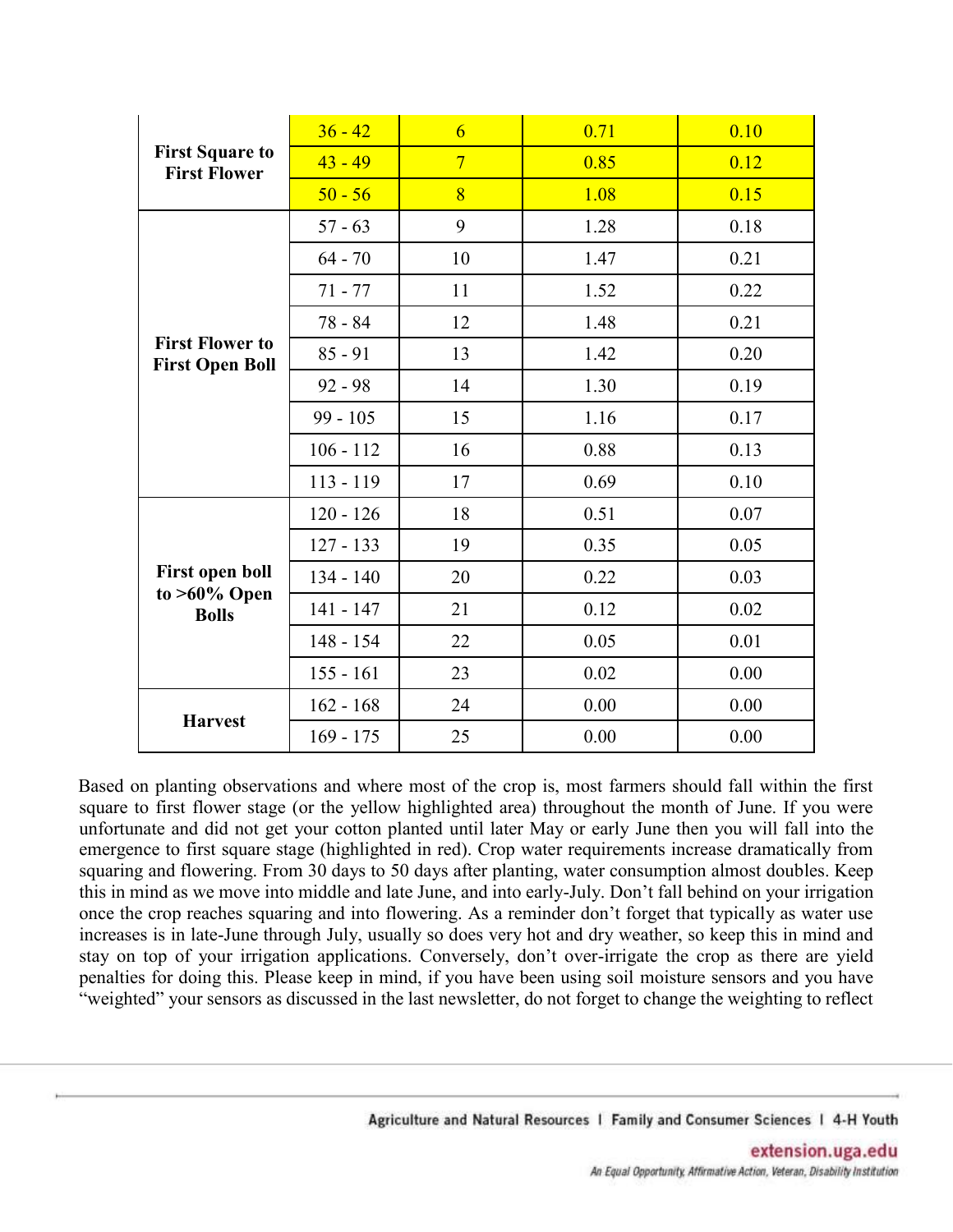current crop water use in the profile. Root growth has dramatically increased downward and we now need to be more balanced with our sensor readings.

One last consideration, top dressing all cotton and our first dose of growth regulator on aggressive irrigated growing cotton will soon or has already taken placed. Don't go into this stage with the mindset of "I'm going to hold back on the water now because I don't want it to take off". If proper growth regulator is applied, it will prevent vegetative growth as it should. If rain chances are low, irrigation will be required to get the fertilizer in the plant by irrigating it in and allowing the plant to uptake the nutrients.

**June Nematode and Disease Update (***Bob Kemerait***):** Once the furrow is closed after decisions for management of nematodes and seedling diseases have been made, and prior to first-bloom when growers should weigh the necessity of protecting a crop from target spot and areolate mildew (Ramularia leaf spot), cotton growers give most of their attention to weed and insect management, soil fertility, and irrigation. Still, in that time between closing the furrow and the opening blooms, opportunities for disease and nematode management do exist that should not be ignored. These opportunities include the following. Looking for what you can't do anything about this year but you might do differently next year:

- 1. Nematodes: observe the field for areas of poor growth and stunted plants. Closely examine the rootsystems for presence of gall that indicate damage from the southern root-knot nematodes (Picture credit: Jeremy Kichler); take soil samples to determine the presence or absence of root-knot nematodes, sting nematodes, reniform nematodes, or Columbia lance nematodes.
- 2. Fusarium wilt: Watch fields for stunted, often-wilted plants. Leaves may show yellowing and marginal necrosis. In severe cases, young plants may die quickly. Split the lower stem and look for vascular discoloration. All of these symptoms together are strong indication that the crop is affected by Fusarium wilt. As Fusarium wilt in Georgia is always a combination between a fungus and nematodes, growers are advised to take soil samples for nematode analysis as well. (Pictures from Eddie Beasley and Jeremy Kichler).



Agriculture and Natural Resources 1 Family and Consumer Sciences 1 4-H Youth

extension.uga.edu An Equal Opportunity, Affirmative Action, Veteran, Disability Institution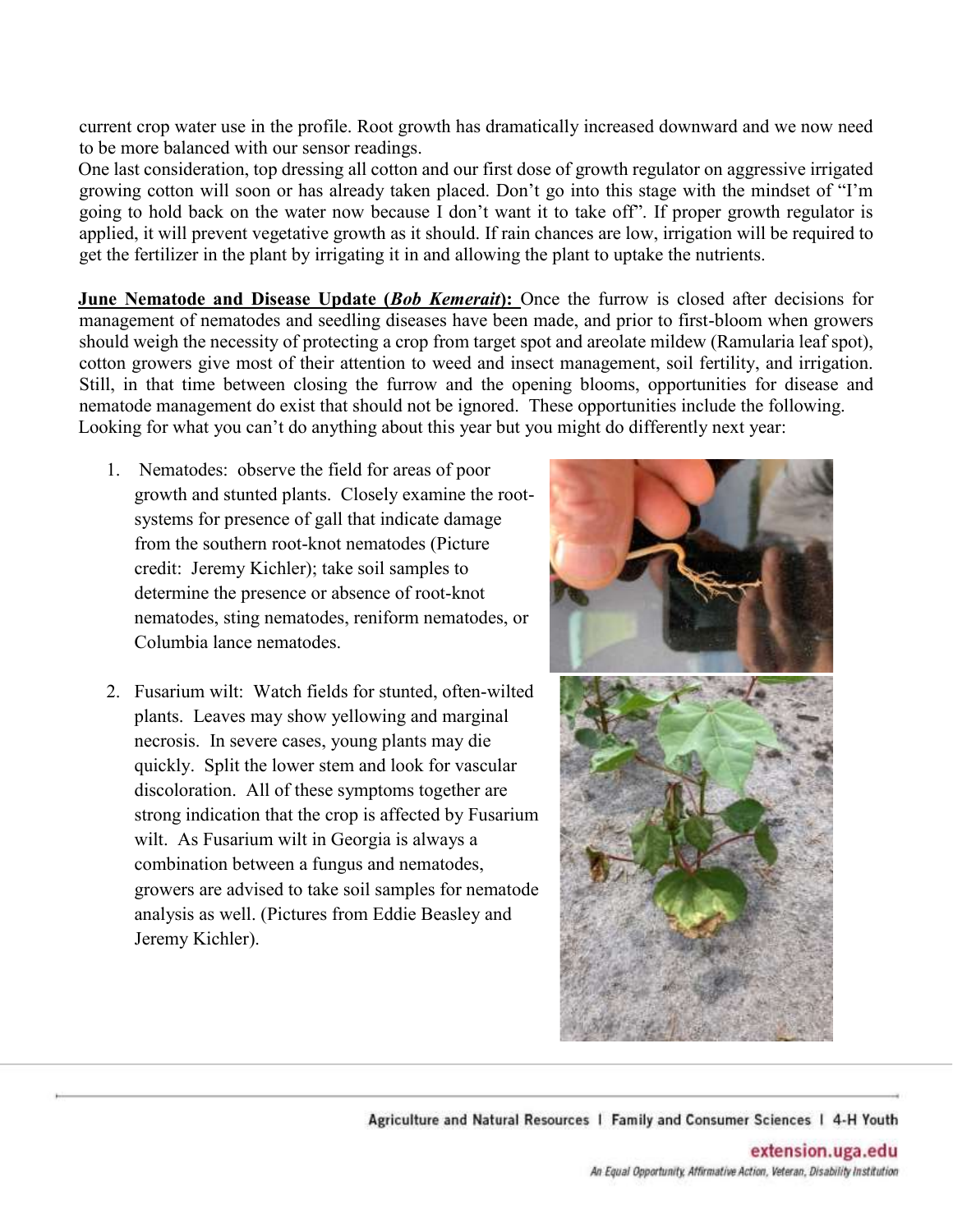

What to look for that you CAN do something about:

- 1. As first-bloom approaches, growers are advised to scout for early symptoms of target spot and areolate mildew (Ramularia leaf spot) that may occur, especially in the lower canopy.
- 2. Growers are advised to watch for early symptoms of potassium deficiencies in the leaves of the cotton plant. Potassium deficiency in the primary reason Stemphylium leaf spot can become an issue. Caught early enough, there may be opportunities to correct potassium deficiencies.

**Spray Considerations (***Simer Virk, Eric Prostko, and Wes Porter***):** Timely and effective pesticide applications are important for growers to stay on top of pest control throughout the season. Achieving desired spray coverage and efficacy while keeping off-target movement of pesticides to a minimum can be a challenging but an important consideration for growers. Spray applications resulting in too little or too much pesticide, ineffective coverage, or off-target movement can have serious consequences. Below are several things to consider for growers to help keep the product on target when applying pesticides with boom sprayers:

**Nozzle Selection:** Nozzle type affects sprayer output (gallons per acre), uniformity, coverage and drift. Make sure to check pesticide labels for recommended application rate, droplet size, and conditions needed to safely apply the pesticide. Consult the manufacturer's nozzle catalog for selecting the nozzle that provides the desired output (flow rate and droplet size) specific to the application. Nozzle selection will also depend on the ground speed and pressure required to achieve the rate in gallons per acre.

**Spray Pressure:** Spray pattern and droplet size changes with pressure. Lower pressures result in larger droplets whereas higher pressures produce smaller droplets for a given nozzle size. For most applications, it is recommended to maintain a spray pressure (generally  $30 - 50$  PSI) that results in medium to coarse droplets to reduce drift while still providing adequate spray coverage.

**Ground Speed**: Application speed plays an important role in achieving the desired application rate. A higher travel speed will require a higher nozzle flow rate to achieve the given application rate and vice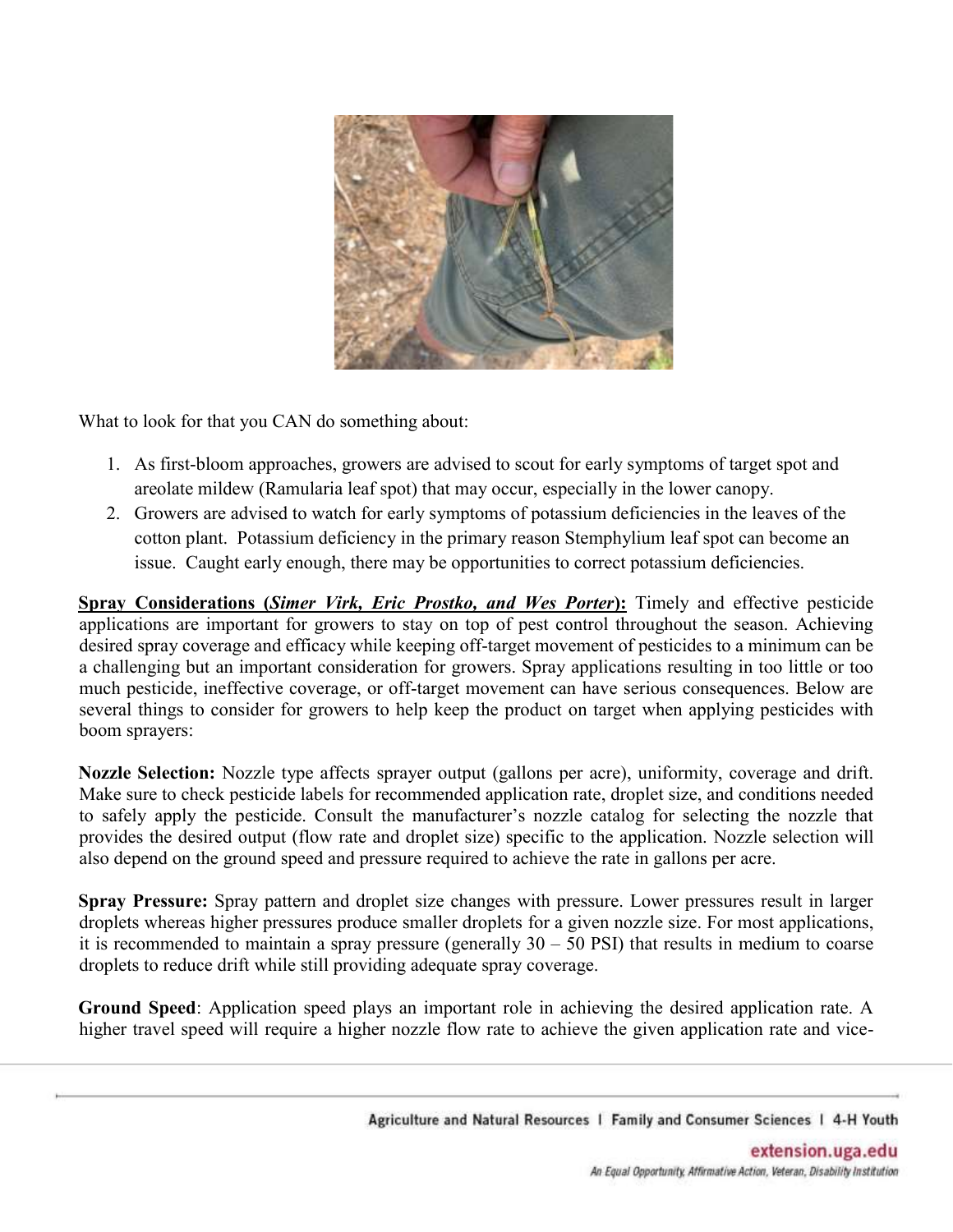versa. It is recommended to reduce the sprayer speed (less than 10 mph) to obtain a consistent and more uniform coverage. Faster speeds will cause excessive boom bounce sending finer droplets higher in the air and increasing potential for drift.

**Boom Height:** Boom height influences overlap and uniformity of spray application at a selected nozzle spacing and spray angle. Lower boom height  $(20 - 30)$  inches from the target) is generally recommended for maintaining a proper spray pattern and overlap to achieve satisfactory coverage while reducing drift. Make sure to use nozzles that have a 110-degree angle to allow spraying at lower boom heights without effecting spray coverage.

**Environment:** Weather conditions such as wind speed and temperature also play a role in achieving the desired spray coverage and on-target application. High wind speed affects spray coverage and also results in greater drift. Wind direction should be also considered to avoid spraying towards sensitive crops, homes, etc. Warmer temperatures can also increase off-target movement of pesticides, especially at higher boom heights. To minimize off-target movement, avoid pesticide applications when conditions for temperature inversions are favorable.

**Sprayer Calibration**: Proper sprayer calibration is important to verify the nozzle output (gallons per minute) and consequently application rate (gallons per acre) based on the selected ground speed and nozzle spacing. During calibration, make sure to check all the nozzles for application uniformity across the whole boom, and for any leaks or uneven spray patterns.

**Spray Technology:** Spray technologies such as rate controller and section or individual nozzle control can be utilized to minimize variations in application rate and coverage. Advanced technologies such as PWM (pulse width modulation) nozzle technology and automatic boom height control is also currently available for use on spraying equipment for better application control and drift reduction.

**June expected to be wetter than normal; tropics quiet so far (***Pam Knox***):** Now that the Bermuda high has shifted back to the east, the Gulf of Mexico is sending more moisture our way. This means that we should see a return to more regular showers for the foreseeable future, with up to 4 inches predicted in some places over the next three weeks. The Climate Prediction Center gives us slightly better odds than usual of above-normal rainfall in June and in the June-August period. We need it!

As you know, the start of the Atlantic tropical season was June 1, although we had one storm, Ana, in May, that developed over the central Atlantic Ocean. Most of the storms in June develop over the Gulf of Mexico and the Caribbean, where the water is warmest, but nothing looks imminent for the beginning of June. Mid-June may see some increased activity, but of course at this point we don't know where any storms that develop might go. September through October is also leaning towards wetter than normal conditions, based largely on the expected active tropical season. The rainfall we actually get later in the summer will depend in large part on where the tropical storms and hurricanes go. Last year, it seemed like they all went over Louisiana, dropping a lot of rain to their east along the Gulf Coast, but this year, even if active, could be quite different and Texas or the East Coast could be the "lucky" recipients of the rain. Based on our neutral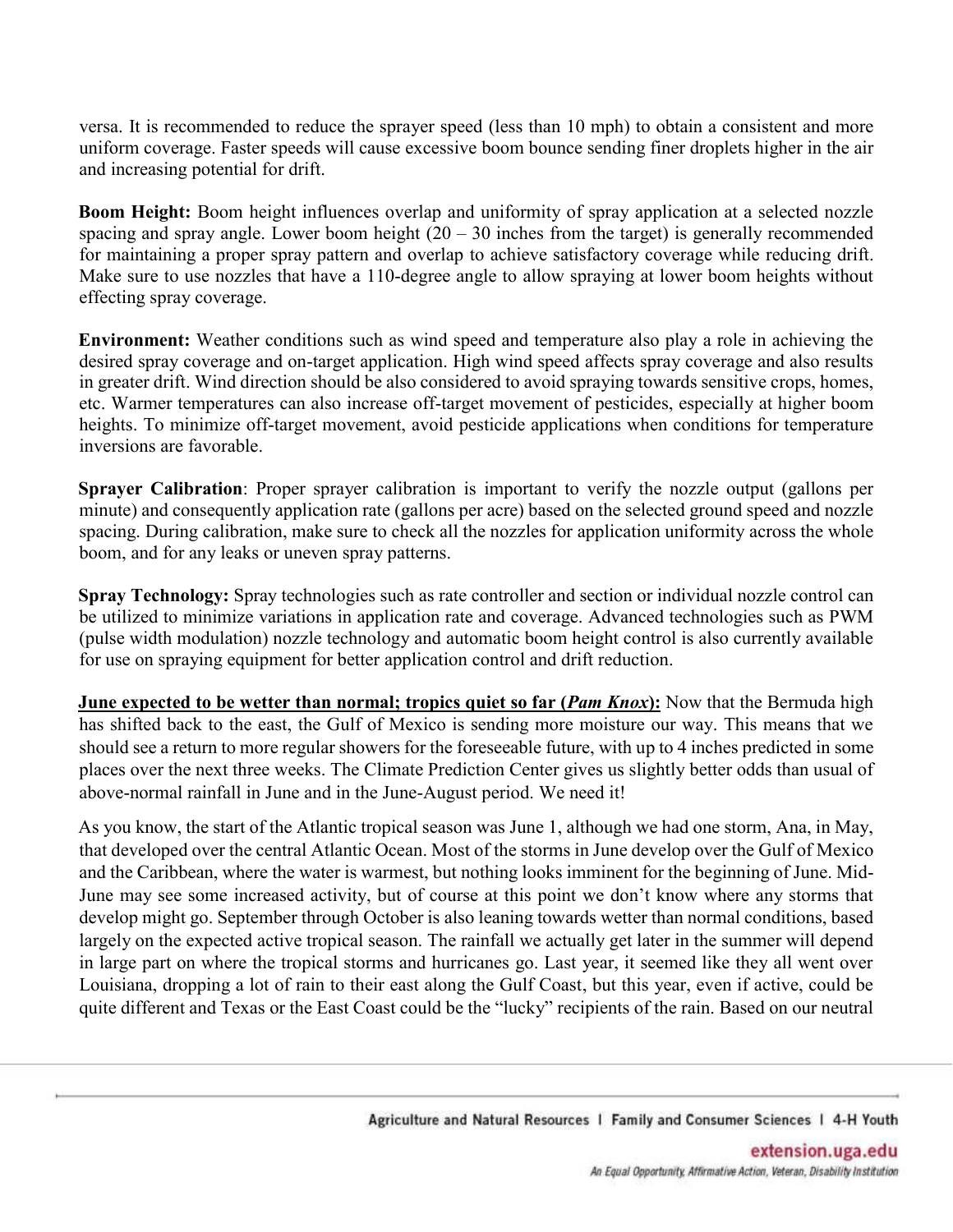ENSO conditions, warm sea surface temperatures, and other factors, this year is expected to be more active than normal again, although not likely as busy as last year, which had a record 30 named storms.

**Cotton Aphid Management (***Phillip Roberts***):** Cotton aphid is a fairly consistent and predictable pest of cotton in Georgia. Aphids feed on plant juices and secrete large amounts of "honeydew", a sugary liquid. The loss of moisture and nutrients by the plants has an adverse effect on growth and development. This stress factor can be reduced with the use of an aphid insecticide. However, research conducted in Georgia fails to consistently demonstrate a positive yield response to controlling aphids. Invariably, some fields probably would benefit from controlling aphids during some years. Prior to treatment, be sure there is no indication of the naturally occurring fungus in the field or immediate vicinity. Also consider the levels of stress plants are under, vigorous and healthy plants are able to tolerate more aphid damage than stressed plants.

Aphids will typically build to moderate to high numbers and eventually crash due to a naturally occurring fungus, *Neozygites fresenii*. This fungal epizootic typically occurs in early to mid-July depending on location. Once the aphid fungus is detected in a field (gray fuzzy aphid cadavers) we would expect the aphid population to crash within a week. Typically, the fungus starts in the southernmost counties of southwest Georgia and moves north and east in time.

Cotton aphids also vector or transmit Cotton leafroll virus (CLRDV). During 2019 and 2020 aggressive control of aphids (weekly sprays) did not reduce the incidence of CLRDV. However, aggressive aphid sprays did flare spider mites in these trials.

A closer look at a cotton aphid infested leaves and identification of the cotton aphid fungus (*Neozygites fresenii*) and other interesting things:



**Figure 1.** Cotton aphid fungus present and aphids are crashing. Note the gray fuzzy aphids which is indicative of the fungus. Also note the aphid cast skins which are white in color; aphids molt or shed their exoskeleton (skin) as they grow.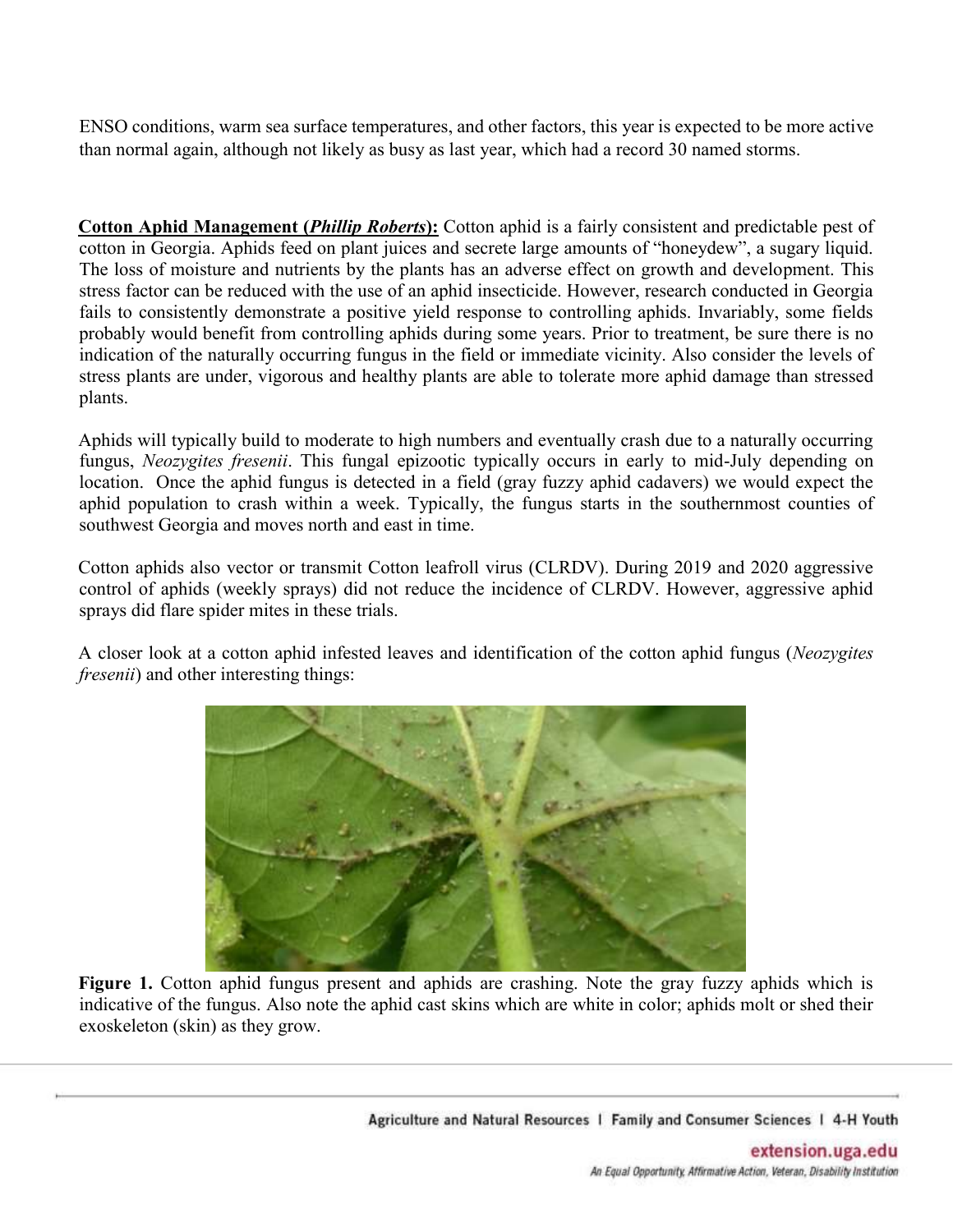

**Figure 2.** Zoomed in on a fungus killed winged aphid. See the fungal growth and sporulation.



**Figure 3.** No fungus in this infested terminal. The brown balls (aphid mummies) are aphids which have been parasitized by a small wasp. Also, lots of aphid cast skins in this pic.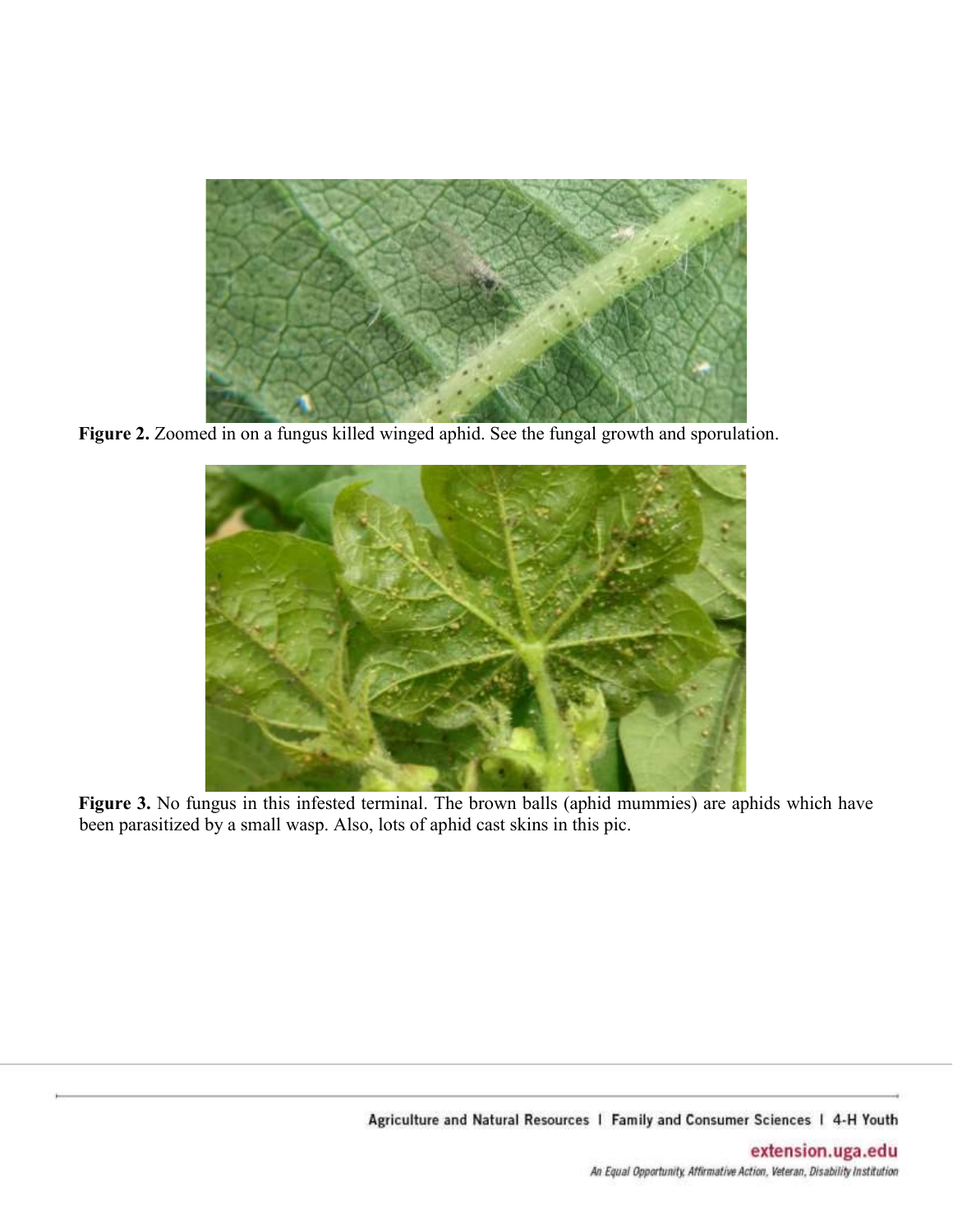

**Figure 4.** Four leaf cotton with a heavy aphid infestation. Note the high number of winged aphids which invaded this field. If aphids slow seedling growth that may delay maturity which could be an issue on late planted cotton. No fungal infected aphids in this pic.

**Agronomic Update (***Camp Hand***):** In many parts of the cotton producing regions of Georgia, the last two to three weeks of May were particularly harsh relative to planting conditions. Temperatures quickly escalated, soil moisture left, and little rainfall occurred for two to three weeks. I was getting many calls about "dusting" cotton in because the general feeling was that our backs were against the wall. But over the last two weeks, we have been fortunate in that across the cotton producing regions of our state there has been a good amount of rainfall, with the majority of that occurring in the past week (Figure 1). This was very much needed, as some of our dryland acres and double-cropped cotton needed moisture to be planted and have the best chance to achieve an optimal stand. Although we still have a few acres to be planted, I feel good about where we are.